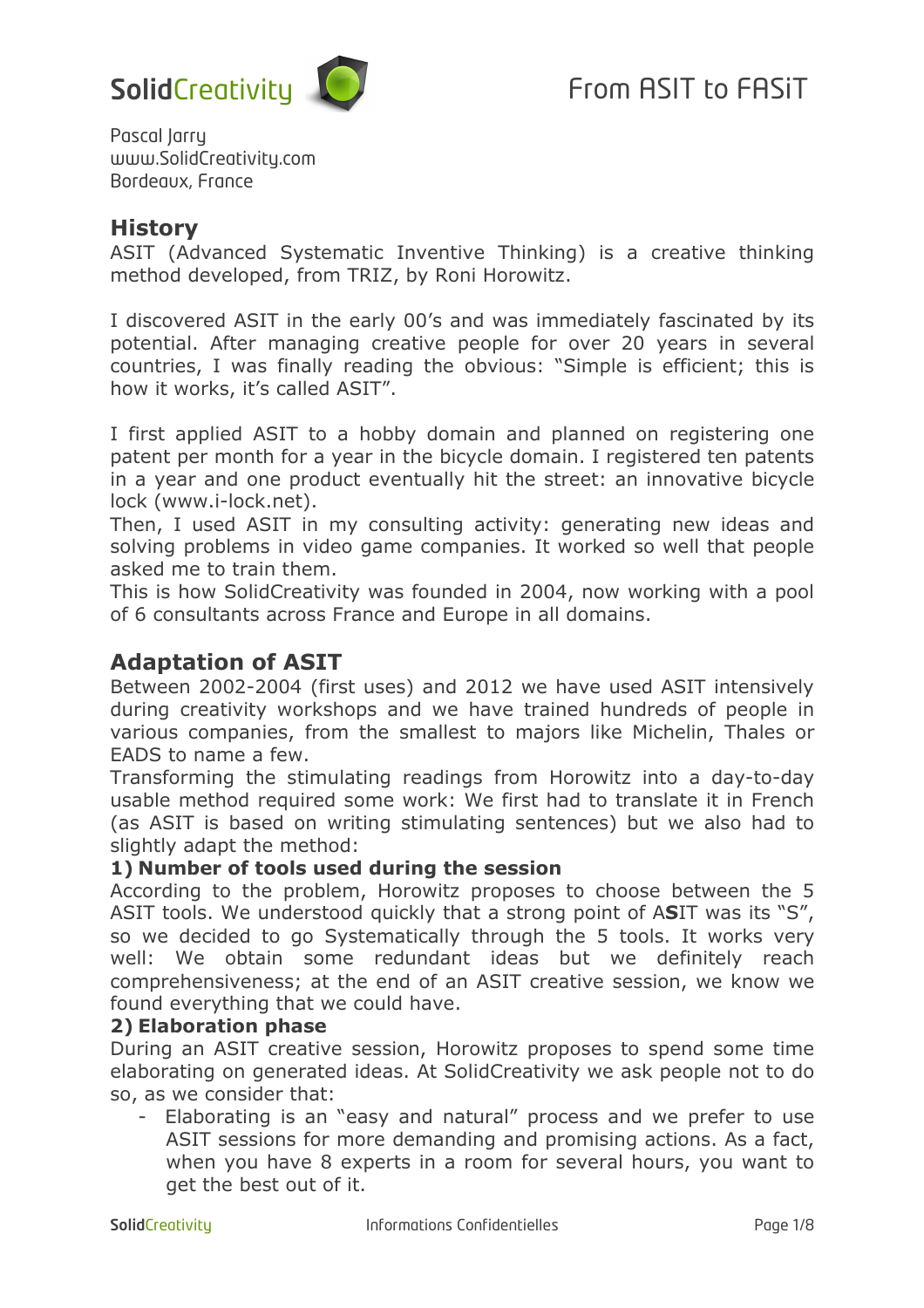- ASIT creativity sessions are not the best place to dig into ideas and make them completely detailed. People can elaborate anytime so, during ASIT sessions, we prefer focusing on ideation, helping people getting what they don't reach easily: fresh new ideas.

We stop elaborating when people understand the idea. At that time the idea can be global or precise, feasible or not…

It means that we need some time to elaborate on ideas and we do that AFTER the ideation session: when we evaluate and/or sort ideas for example (ideation can still occur then by the way) or even later, with different teams.

One might say that mixing ideation and elaboration is good for creativity and we kind of agree: new ideas may occur when elaborating on other's ideas (bouncing, rephrasing…). This "building on" phenomenon is well known and used with more diverging creativity tools like brainstorming but is still happening anyway during ASIT sessions (can't keep people from thinking, that's a good point), even when avoiding elaboration.

We simply prefer focusing on ideation based on ASIT sentences to get the best out of this converging approach.

Important to say: removing systematic elaboration from ASIT sessions did not generate any loss in quality and it helped us saving valuable time (less time per generated idea). We use this time to run all 5 tools.

# **Evolution of ASIT**

In his paper "From TRIZ to ASIT", Horowitz brilliantly explained how the 40 TRIZ principles can be summarized into 5 tools and 2 conditions.

We have been using ASIT for almost 10 years now, and we have never detected any flaw in this approach. We even extended it to services and product generation. We believe that any new product or services can be analyzed with one of the 5 ASIT Tools or a combination thereof.

Analyzing an idea AFTER it was generated is a pleasant work but generating the said idea can be considered as another story. The ASIT preparation phase (selection of the problem angle, zoom level and wording, selection of the objects of the problem world) and the grammar of the displayed sentences play a fundamental part in the chances to see the idea actually generated.

Session after session, month after month and year after year we made the preparation phase syntax and the grammar of the 5 tools evolve.

#### **1) Problem world**

People are often confused by the fact that the "problem world" is made of "problem objects" and "environment objects". The difference between the two is hard to make and, even worse, one could wonder why the "problem world" is not only made of "problem objects" (and a potential "environmental world" filled with "environment objects").

 $\Rightarrow$  We decided to rephrase it. Now, for us, the "problem world" is made of "involved objects" and "environment objects". This kind of very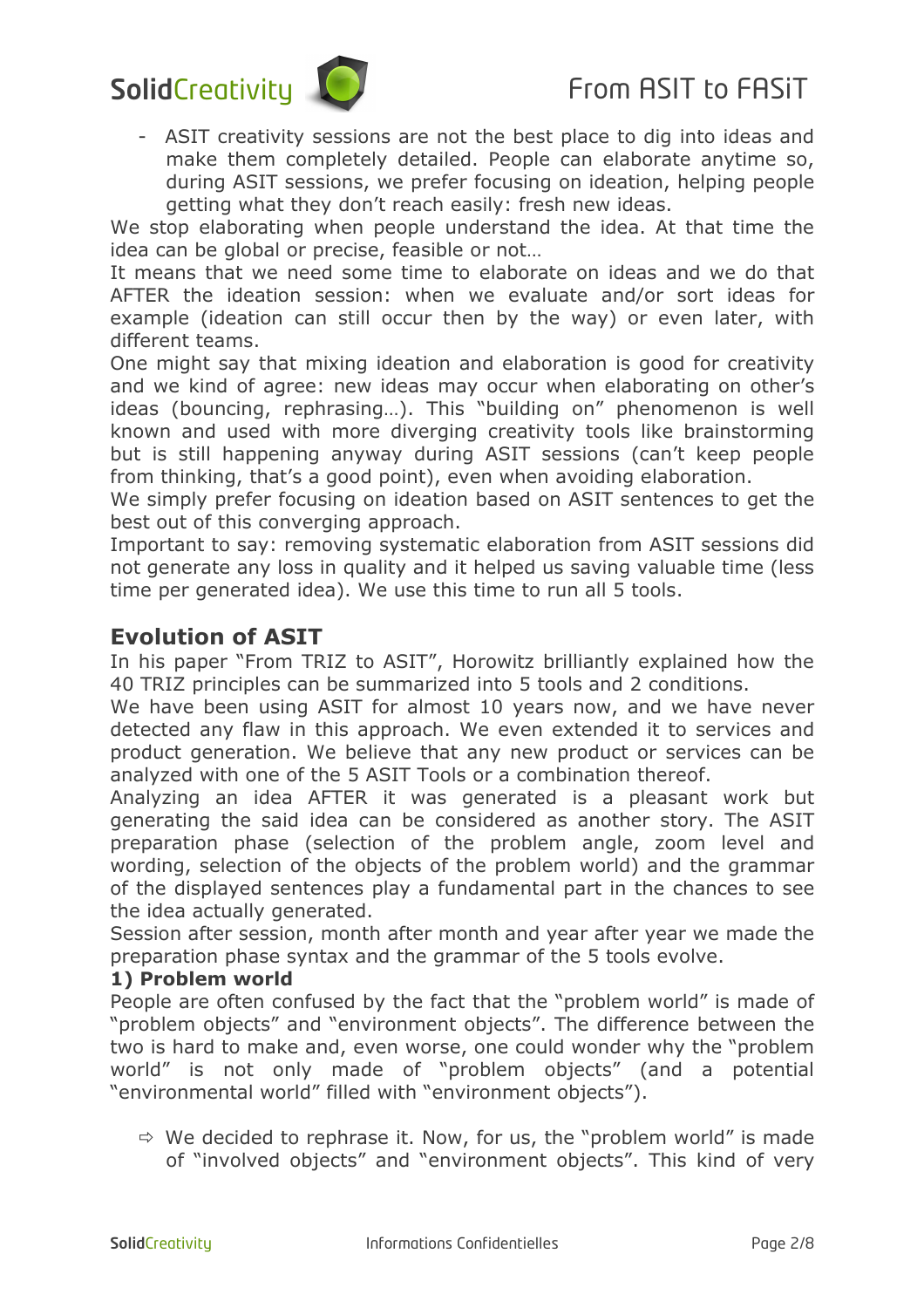# SolidCreativity **CO** From ASIT to FASIT

small changes has a huge efficiency impact on both the creativity sessions we animate and the trainings we run.

#### **2) Wanted action**

Originally, to build the wanted action, one had to:

- a. Determine the unwanted phenomenon.
- b. Derive the wanted action from the definition of the unwanted phenomenon.

To quote a famous ASIT example, it can be:

- a. Unwanted phenomenon: the pole of the antenna breaks
- b. Wanted action: strengthen the pole OR avoid the pole to break OR several other possibilities.

Here, the user is meant to make a choice; therefore, there is a danger of sliding away from the original unwanted phenomenon. As we noticed frequently during the first sessions, this can produce a nice set of solutions anyway, but solving the wrong problem.

 $\Rightarrow$  To help people build a proper wanted action, we suggest using one of the following verbs: "prevent", "reduce", "guarantee", "increase" or "maximize". Five verbs, five levels of action to choose from instead of so many possible actions. In this case we can choose: "prevent the mast to break" as a wanted action.

Strangely, reducing the possible starting verb list helps the team to be more accurate and cuts the long useless discussions.

Another advantage is the sharpness of the ASIT sessions as the wanted action is clearly facing the unwanted phenomenon (no more free adaptation of the problem, no more drifting away).

#### **3) Creative session itself**

The grammar of the sentences also evolved in the same way. We apply this for the 2 aspects of ASIT we develop and use: ASITr to solve problems and ASITc to conceive products or services (without any problem to start from).

## **A need for FASiT**

A few people we work with, and students, are surprised by the involvement required by an ASIT creativity session (compared to a brainstorming session in the cafeteria): You need a preparation phase, you spend half a day to a day in a session to solve only one problem… it's a lot. Then you still have to manipulate the generated ideas for hours.

For professionals working on real problems that have sometimes blocked the company for several years, a few hours is a very small price to pay and they are very glad to obtain such results with such a small investment (for example compared to a full TRIZ approach).

The easy way for SolidCreativity could have been to keep on using ASIT the same way and only for people having real problems (and means) to solve. Asking ourselves if people being scared by the weight of ASIT (sounds funny when you know ASIT ©) could anyway benefit from a part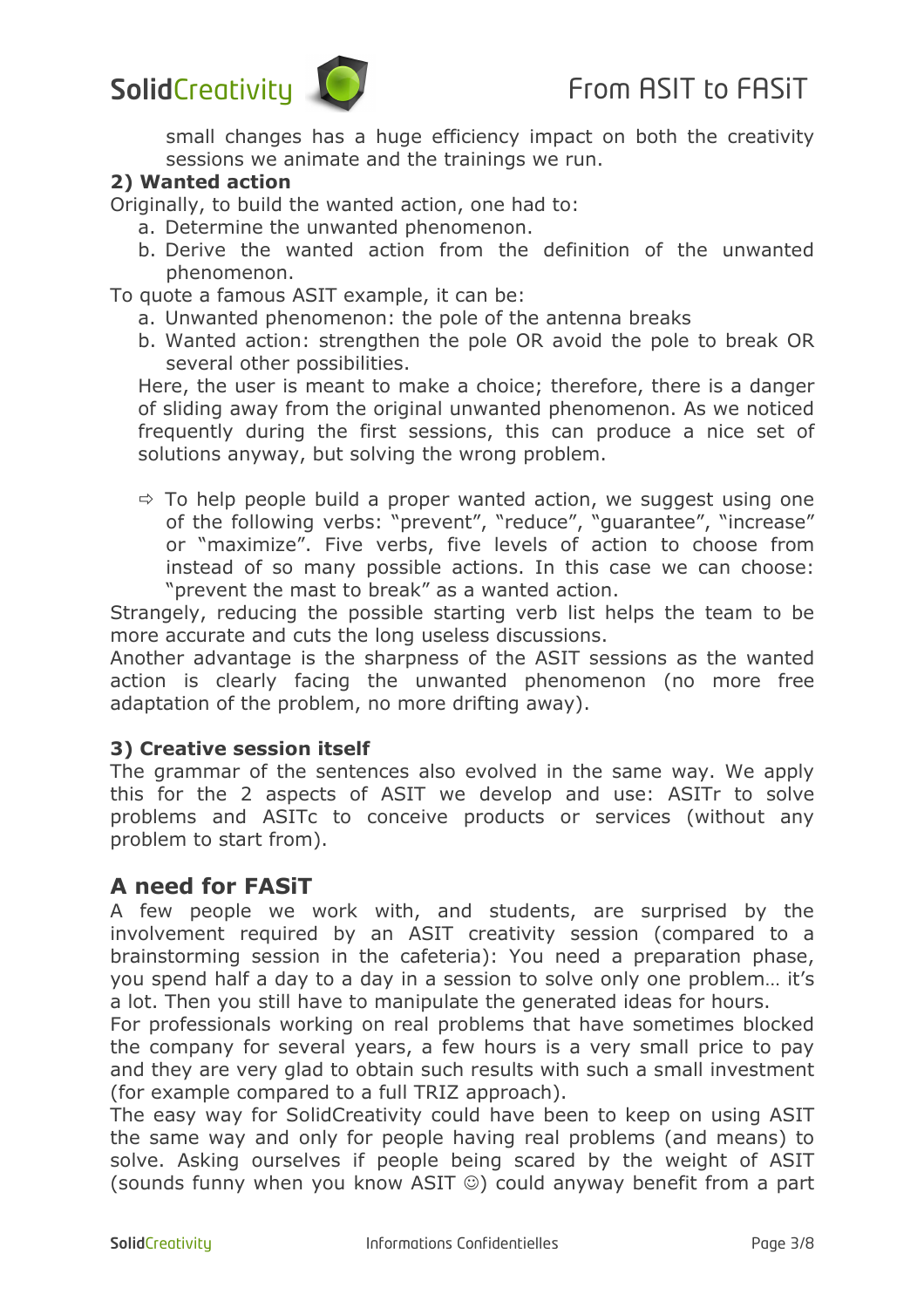# SolidCreativity **C** From ASIT to FASIT

of ASIT with a lighter version, we developed FASiT (Fast ASIT = FASIT with a small i to look more like the word FAST).

# **From ASIT to FASiT**

To create FASiT, we used ASIT on ASIT.

1) Inspired by the "from TRIZ to ASIT" approach, we tried to find some similarities between the tools to group them.

2) We added some restrictions and simplifications to the preparation phases.

Important to state: We accepted to lose some efficiency in this approach, unlike Horowitz when he created ASIT from TRIZ.

## **FASiT Preparation phase**

For both ASIT and FASiT the preparation stage is important. A "bad" preparation phase will not damage the ideation, but it may result in solving the wrong problem.

ASIT preparation phase requires writing down the following:

- 1. A problem world made of *involved* objects and environmental objects (this differentiation has an impact as three out of five tools don't manipulate environmental objects)
- 2. An unwanted phenomenon
- 3. A wanted action which is derived from the specific problem, *using one of the following verbs*: "prevent", "reduce", "guarantee", "increase" or "maximize" (five levels).

FASiT preparation phase requires writing down the following:

- 1. A problem world made of objects (no more distinction in objects)
- 2. A specific problem (meaning that we might encounter several)
- 3. A wanted action starting by "prevent" and mainly using the words of the problem itself.

The main difference is on the wanted action, as FASiT requires using only the "Prevent" verb to start with. Various examples and comparison:

| Specific problem /<br>unwanted phenomenon   | Possible ASIT<br>wanted action                                               | <b>FASIT</b> wanted action<br>before adaptation |
|---------------------------------------------|------------------------------------------------------------------------------|-------------------------------------------------|
| The pole breaks                             | Prevent the pole to Prevent the pole to<br>break.                            | break.                                          |
| the antenna                                 | Too much weight on Reduce the weight on Prevent the weight on<br>the antenna | the antenna                                     |
| can vary                                    | Size of the antenna Guarantee the size of Prevent the antenna<br>the antenna | size to vary                                    |
| Frequency of the Increase<br>antenna is low | frequency                                                                    | antenna Prevent antenna<br>frequency to be low  |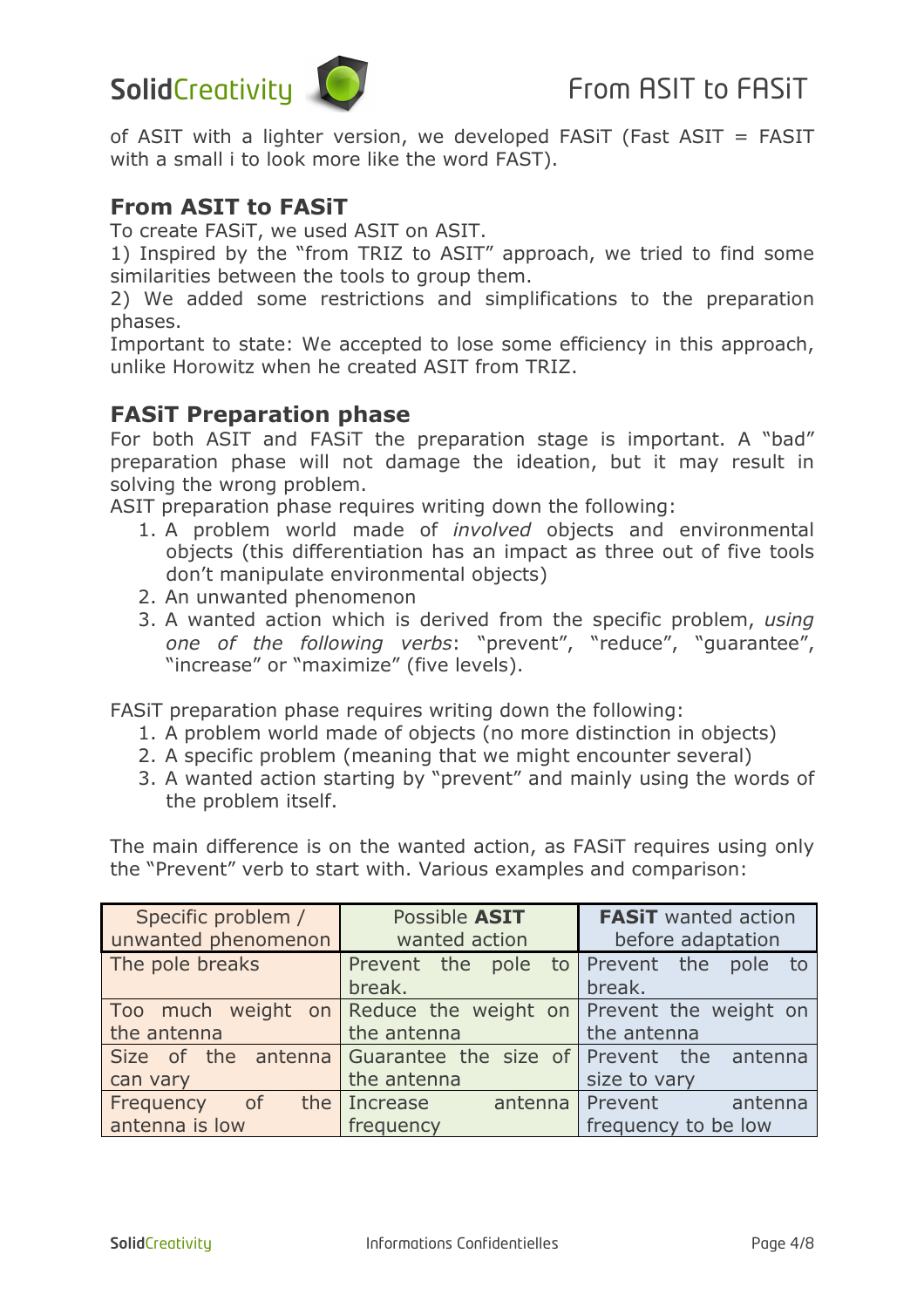# SolidCreativity  $\bigcup$  From ASIT to FASIT



Reading this list, the ASIT wanted action (helped with the five verbs) seems very easy to build but experience shows that, on the contrary, people spend a great deal of time building it, and (before training) building it wrong. For example, if the unwanted phenomenon is "Frequency of the antenna is too low", proposed wanted action can be anything like:

- adapt frequency parameters
- detect frequency drops
- get better frequency chips
- learn why frequency is dropping…

Or, using the proposed verbs:

- prevent frequency components to fail
- increase frequency checks…

In other words, people tend to jump into the solution world or problem roots instead of just inverting a problem into a wanted action. This is more visible with non-trained people or the first day of training.

The FASiT wanted action seems less accurate and it might be, but this apparent lack of accuracy is countered by:

- The safety from falling into the problem world too early and to miss the session.
- The possibility to rephrase and adapt the wanted action: transforming "Prevent antenna frequency to be too low" into "Increase antenna frequency" is naturally made.
- The time saved on these discussions allows to spend more time on important parts like selecting the correct problem.
- The possibility to use FASiT with less guidance and before an ASIT training.

# **FASiT 3 tools**

ASIT has 5 tools:

| <b>ASIT Tool</b>            | <b>Effect</b>                                                 | <b>Syntax</b>                                                                                     |
|-----------------------------|---------------------------------------------------------------|---------------------------------------------------------------------------------------------------|
| Unification                 | resources                                                     | Agent change, use the   "The object" will "wanted action"                                         |
| Multiplication              | Add an<br>object,<br>respecting the closed<br>world condition | Another object, of the same kind<br>as "the object" will "wanted<br>action"                       |
| <b>Division</b>             | Move parts along                                              | We divide the "object" into parts<br>that we reorganize in time or<br>space                       |
| <b>Breaking</b><br>symmetry | Changing constancies<br>into variables                        | Several syntaxes like at different<br>times, "the object" will have<br>different "characteristic" |
| Removal                     | Suppressing parts                                             | "The object" will be removed                                                                      |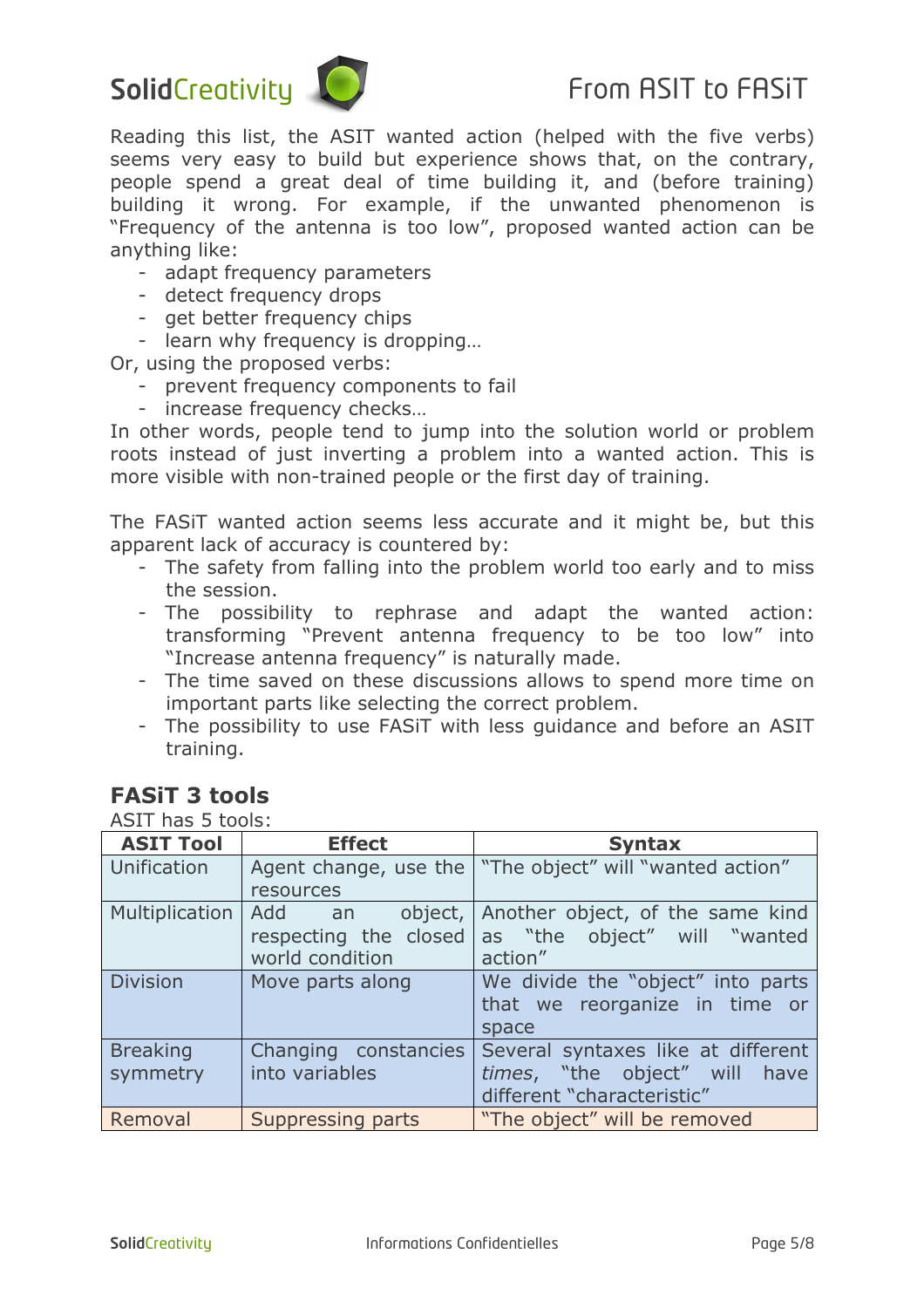We have worked on summarizing these five tools after we analyzed in depth how they worked. This is the result:

|                          | <b>ASIT Tool   FASIT Tool</b> |
|--------------------------|-------------------------------|
| Unification   Action     |                               |
| Multiplication           |                               |
|                          | Division   Variation          |
| <b>Breaking symmetry</b> |                               |
|                          | Removal Removal               |

#### **1) FASiT ACTION tool**

"Unification" and "multiplication" use an existing object or add something similar to an existing object of the problem world. This existing or added object acts on the problem, trying to solve it.

We frequently notice redundancy between solutions provided by the two tools, but far enough difference to keep them split in ASIT.

FASiT summarizes those two tools into one: "ACTION"

"Action" FASiT tool uses existing or added objects to act on the problem.

#### **2) FASiT VARIATION tool**

"Division" ASIT tool changes objects and object part positions to solve the problem. "Breaking symmetry" ASIT tool transforms fix parameters into variable ones."Breaking symmetry" ASIT tool can manipulate positions, as "Division" tool does.

These two tools propose to vary parameters (position or other parameters like material or size); "Variation" FASiT tool will vary parameters. Both "Division" ASIT tool and "Breaking symmetry" ASIT tool don't consider the wanted action while writing the sentence (people just keep them in mind). With FASiT we write down the wanted action at the end. Both "Division" ASIT tool and "Breaking symmetry" ASIT tool can be used in space or time (even group with symmetry), FASiT only considers the time axis (but time and space are linked in the physical word as in the services world, so it is linked in our mind as well).

#### **3) FASiT REMOVAL tool**

No change has been made to this tool but the fact that, here again, we add the wanted action at the end of the FASiT sentence.

| <b>FASiT Tool</b> | <b>Effect</b>     | <b>Syntax</b>                                                 |  |  |
|-------------------|-------------------|---------------------------------------------------------------|--|--|
| Action            |                   | Objects act on the The [object] or something similar          |  |  |
|                   | problem           | will prevent the [problem].                                   |  |  |
| Variation         | Parameters        | (size, At different times, at least one                       |  |  |
|                   |                   | material, position) are [[object] characteristic will vary to |  |  |
|                   | changed           | prevent the [problem].                                        |  |  |
| Removal           | Suppressing parts | The [object] will be removed to                               |  |  |
|                   |                   | prevent the [problem].                                        |  |  |

#### **4) FASiT tools summary**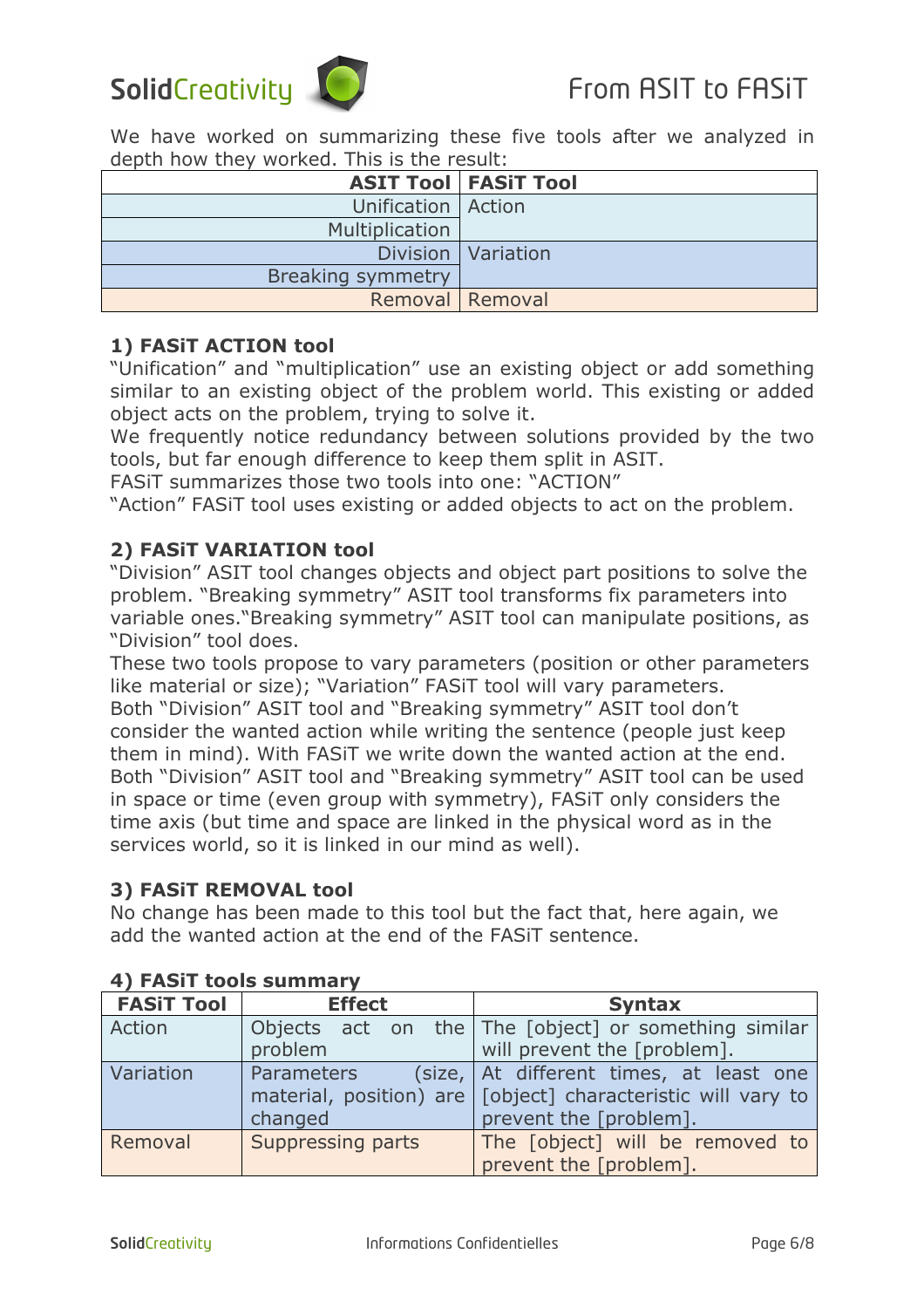

## **First academic results**

We ran ASIT and FASiT sessions on different groups of a same population profile (students). Both sessions had the same subjects and preparation phases so we could compare the results. The differences between the 2 sets of generated ideas were extremely small. In the additional ideas generated by ASIT only (not generated by FASiT) most were "away from the problem scope".

# **First professional results**

During seminars with large companies, some specific days (arrival or departure days) can't be used for a full ASIT session as we do not have enough available working time. Several times, we ran FASiT sessions instead of ASIT sessions during those days. On one occasion we had the chance to compare a FASiT and ASIT session on the same problem with similar people profiles. We discovered some differences:

- Timing:

The FASiT session lasted 2h30 while the ASIT session lasted 4h00 (the FASiT session lasted 62.5% as along as the classic ASIT session)

- Quantity:

The FASIT group generated 82 ideas, the ASIT group generated 107 ideas (FASiT generated 76.6% as many ideas as ASIT)

- Quality:

Both ASIT and FASiT generated what we qualify "top ideas" (never seen before, strong potential and so…). Some of those ideas were only generated by ASIT and not by FASiT. None was generated by FASiT and not by ASIT. FASiT does not challenge ASIT's comprehensiveness.

# **Efficiency of FASiT and conclusion?**

At this step we consider that:

- We could benefit from more tests to characterize FASiT.
- FASiT loses in quality and quantity (no more comprehensiveness) but not in "efficiency" if we refer to the current figures (62.5% of the time for 76.6% of the results in quantity).
- We could profile specific uses for FASiT (targets, subjects, conditions…).
- We must think about adapting FASiT to conception (it's currently on solving only).

## **Next?**

Of course we will continue to develop, promote and use ASIT, but we will now also propose FASiT to our partners. We are open to feedbacks and are willing to share our knowledge on both ASIT and FASiT.